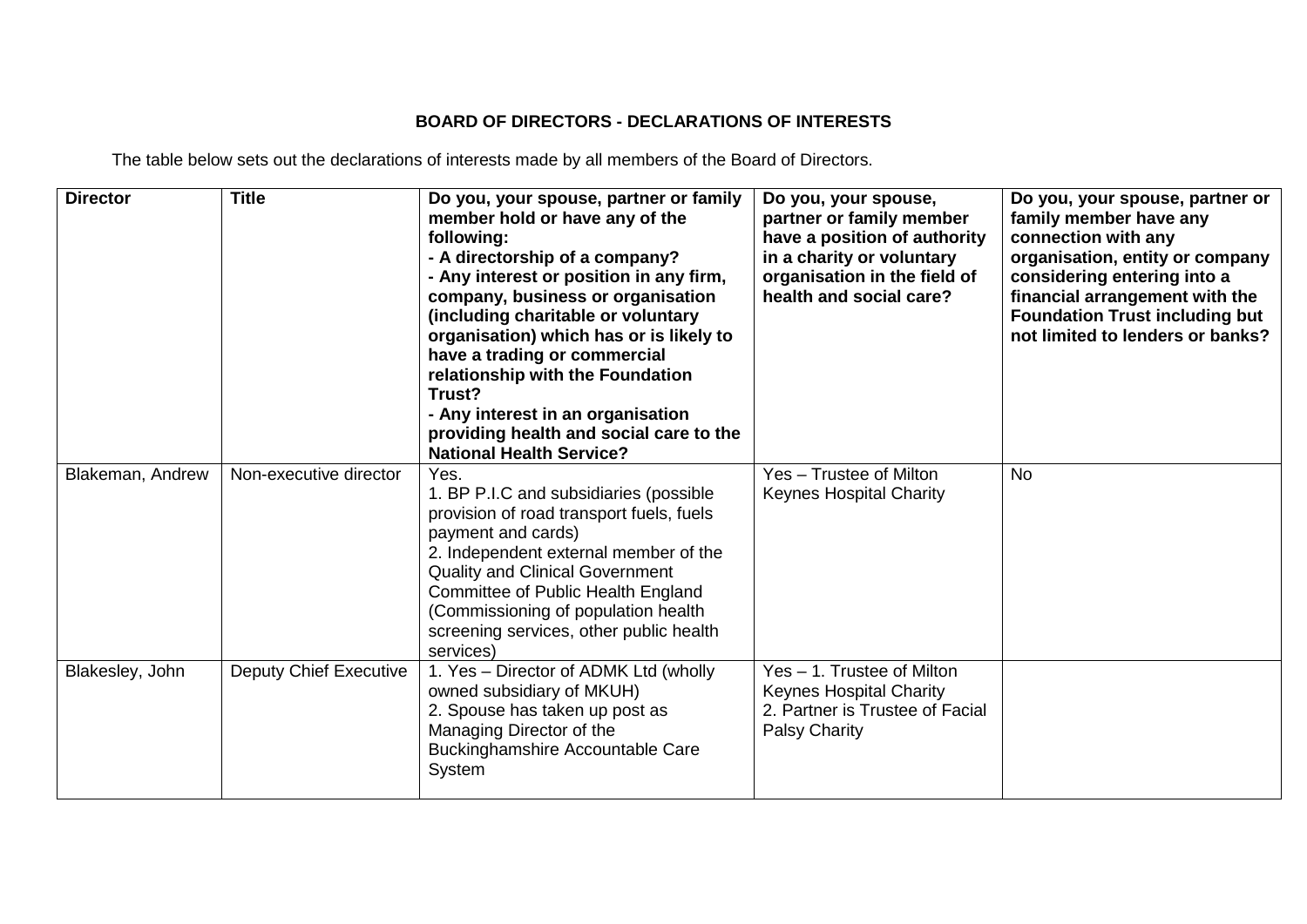| Jarman, Kate     | Director of Corporate<br>Affairs                 | Yes - 1. Spouse is director of Elevation<br><b>Public Relations Ltd</b><br>2. Family Member working in South<br>Lincolnshire CCG.<br>3. Member of the Labour Party<br>4. member of the Women's Equality Party                                                                                                                                                                                                                                                                                                                                                          | Yes - 1. Trustee of Milton<br><b>Keynes Hospital Charity</b> | <b>No</b> |
|------------------|--------------------------------------------------|------------------------------------------------------------------------------------------------------------------------------------------------------------------------------------------------------------------------------------------------------------------------------------------------------------------------------------------------------------------------------------------------------------------------------------------------------------------------------------------------------------------------------------------------------------------------|--------------------------------------------------------------|-----------|
| Goddard, Emma    | <b>Director of Service</b><br>Development        | <b>No</b>                                                                                                                                                                                                                                                                                                                                                                                                                                                                                                                                                              | Yes - Trustee of Milton<br><b>Keynes Hospital Charity</b>    | <b>No</b> |
| Harrison, Joe    | <b>Chief Executive</b>                           | Yes.<br>1. Spouse working with Harvey Nash (firm<br>involved in Trust Chair recruitment 2017)<br>2. Two Family members Durrow Health<br>Management consultancy<br>3. Board member of NHS Provider Board<br>4. Board member of University of<br><b>Buckingham Council</b><br>5. 3M Consultant<br>6. Guidepoint Consultant<br>7. Keele University - Visiting speaker<br>8. Chair Oxford AHSN Board<br>9. Spouse a Director of "Collaborate"<br>10. Spouse works for Centene, which<br>owns Ribera Salud and The Practice<br>Group with whom the Trust will be<br>working | Yes - Trustee of Milton<br><b>Keynes Hospital Charity</b>    | <b>No</b> |
| Hutton, Caroline | <b>Director of Clinical</b><br><b>Services</b>   | <b>No</b>                                                                                                                                                                                                                                                                                                                                                                                                                                                                                                                                                              | Yes - Trustee of Milton<br><b>Keynes Hospital Charity</b>    | <b>No</b> |
| Knight, Lisa     | <b>Director of Patient Care</b><br>& Chief Nurse | Yes.<br>1. Spouse is Finance Director, Irisguard<br>Ltd                                                                                                                                                                                                                                                                                                                                                                                                                                                                                                                | Yes - Trustee of Milton<br><b>Keynes Hospital Charity</b>    | <b>No</b> |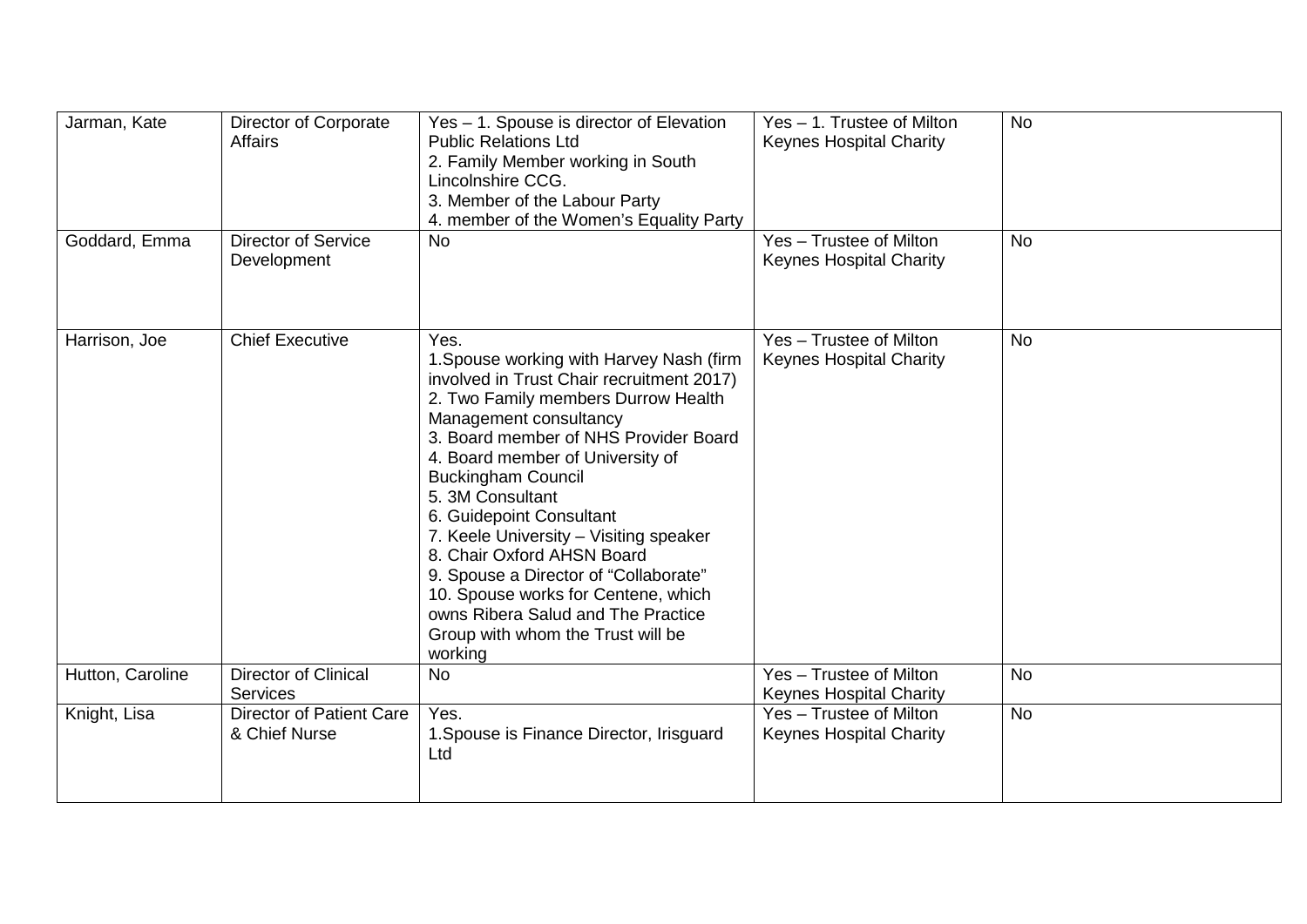| Lloyd, Simon    | Chairman                     | Yes.<br>Chairman of Abbey National Treasury<br><b>Services PLC</b>                                                                                                                                                                                    | Yes - Milton Keynes Hospital<br>Charity                     | <b>No</b> |
|-----------------|------------------------------|-------------------------------------------------------------------------------------------------------------------------------------------------------------------------------------------------------------------------------------------------------|-------------------------------------------------------------|-----------|
| Nolan, Tony     | Non-executive Director       | Yes.<br><b>Cathedral Homecare Ltd</b><br>2. UK Business Transformation Ltd.                                                                                                                                                                           | Yes - Milton Keynes Hospital<br>Charity                     | <b>No</b> |
| Dhanda, Parmjit | Non-executive director       | Yes,<br>Director of PRZM Ltd<br><b>Chair of Allied Health Professions</b><br>Federation<br>3. NED of Longhurst Housing Group<br><b>Executive Director of Back Heathrow</b>                                                                            | Yes - Trustee of Milton<br><b>Keynes Hospital Charity</b>   | <b>No</b> |
| Keech, Michael  | <b>Director of Finance</b>   | 1. Yes - Director of ADMK Ltd (wholly<br>owned subsidiary of MKUH)<br>2. Spouse is a Partner at a GP Practice in<br>Hertfordshire                                                                                                                     | Yes - Trust of Milton Keynes<br><b>Hospital Charity</b>     | <b>No</b> |
| Reckless, Ian   | <b>Medical Director</b>      | 1. Yes - Director of ADMK Ltd (wholly<br>owned subsidiary of MKUH)<br>2. Spouse is currently an employee of<br>MKUH (doctor, postgraduate trainees on<br>regional rotation).                                                                          | Yes - Trustee of Milton<br><b>Keynes Hospital Charity</b>   | <b>No</b> |
| Smart, Helen    | Non-executive director       | Yes - Transformation consultant, Barnet<br>Enfield, Haringey Integrated Care Trust                                                                                                                                                                    | Yes - Trustee of Milton<br><b>Keynes Hospital Charity</b>   | <b>No</b> |
| Petch, Danielle | <b>Director of Workforce</b> | Yes - 1. Spouse is Director of S4<br>Software Solutions, S4 Media Ltd and S4<br>Resourcing Ltd.<br>2. Spouse works for Opus Trust<br>Marketing Ltd who print NHS payslips<br>and associated services to MKUH<br>3. Spouse is IT Director of AMOC Ltd. | $Yes -$ Trustee of Milton<br><b>Keynes Hospital Charity</b> | <b>No</b> |
| Travis, Heidi   | Non-executive director       | No.                                                                                                                                                                                                                                                   | Yes - Chief Executive Officer<br>of Sue Ryder Hospice and   | <b>No</b> |